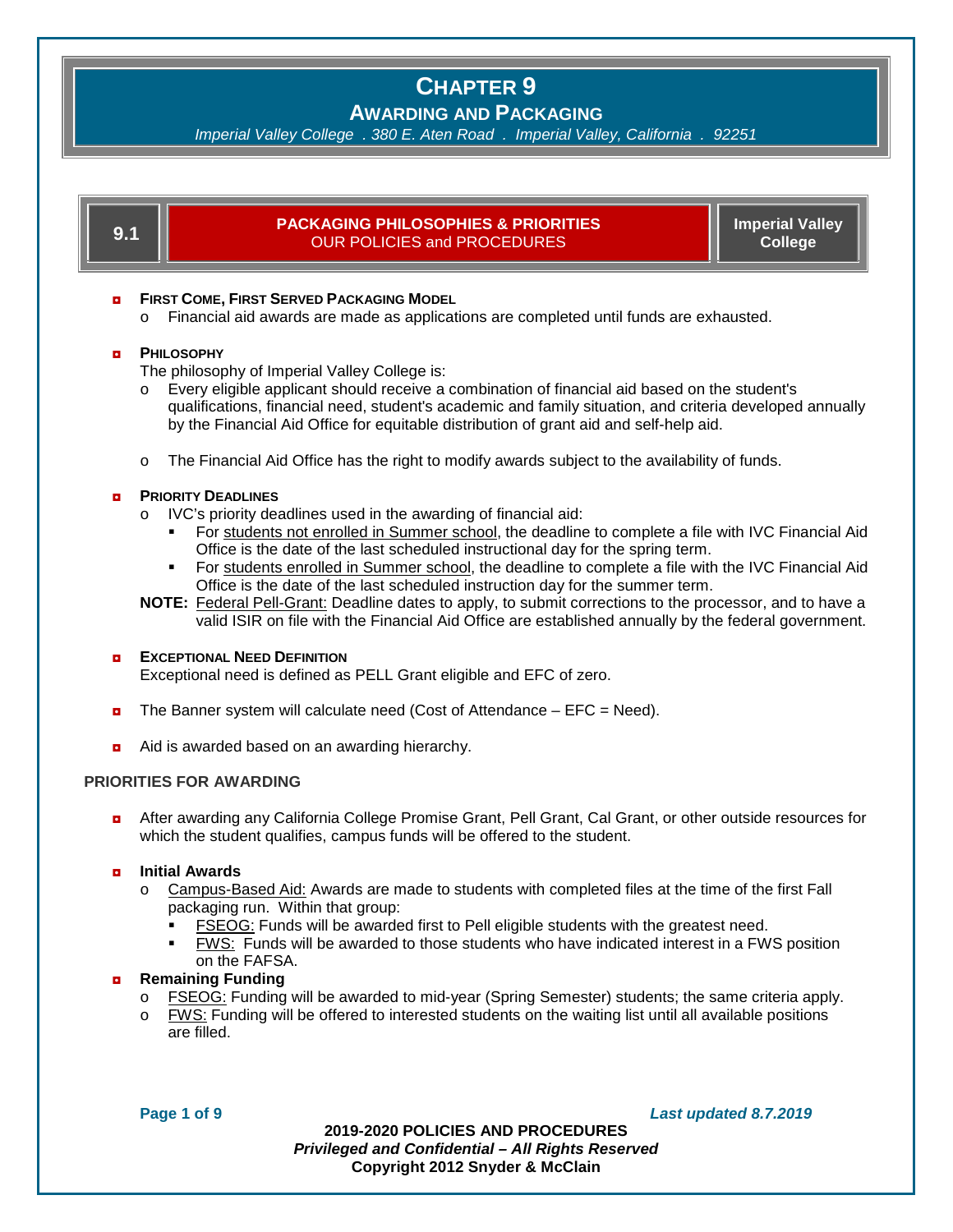# **AWARDING AND PACKAGING**

*Imperial Valley College . 380 E. Aten Road . Imperial Valley, California . 92251*

**9.2 DETERMINING AVAILABLE FUNDING & PACKAGING PARAMETERS** OUR PROCEDURES

<u> 1989 - Johann Stein, marwolaethau a bh</u>

**Imperial Valley College**

## **AVAILABLE FUNDING**

- **n** The process to derive final figures available to be spent by program (including matching funds and institutional programs):
	- o Federal SEOG: Based on allocation and 25% transfer to Federal Work-Study program<br>
	o Federal Workstudy: Based on allocation and 25% transfer from FSEOG.
	- Federal Workstudy: Based on allocation and 25% transfer from FSEOG.

#### **PROJECTING EXPENDITURES**

■ To project upcoming expenditures, we review prior utilization.

### **PACKAGING PARAMETERS**

- **n** Program minimum and maximum amounts for packaging are determined in this way:
	- o FSEOG based on total funding and historical awards
		- o FWS based on estimating 225 hours per semester

**Page 2 of 9** *Last updated 8.7.2019*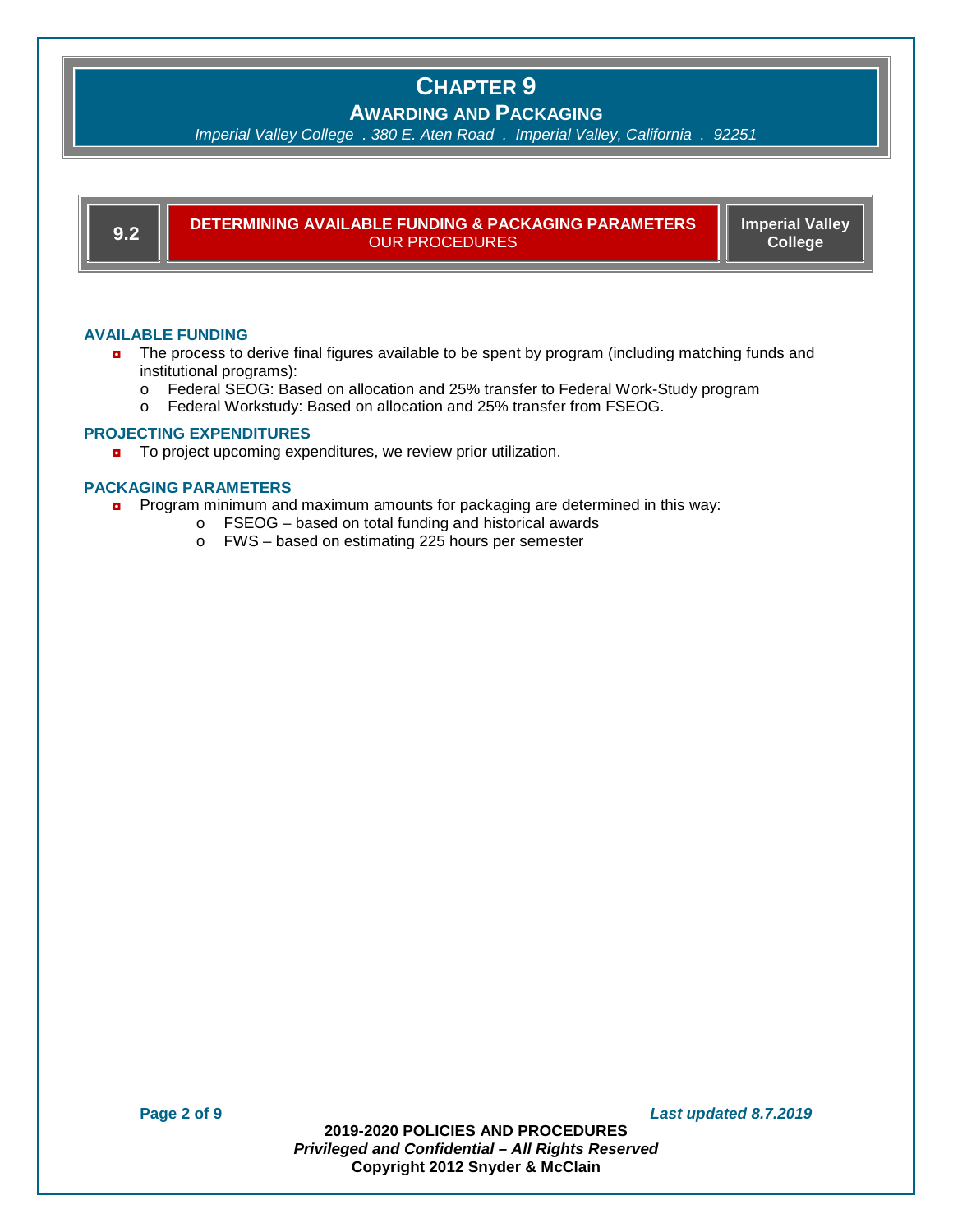# **AWARDING AND PACKAGING**

*Imperial Valley College . 380 E. Aten Road . Imperial Valley, California . 92251*

| <b>CALCULATING AWARDS &amp; PACKAGING</b><br><b>Imperial Valley</b><br>ก ว<br><b>College</b><br><b>OUR POLICIES and PROCEDURES</b> |
|------------------------------------------------------------------------------------------------------------------------------------|
|------------------------------------------------------------------------------------------------------------------------------------|

#### **IVC POLICIES**

**a** All awards will be made up to total of a student's need or to maximum allowed under packaging policies.

#### **AWARD AMOUNTS**

- **D** Our institutional policy limits awards for the following programs to:
	- o FSEOG: \$400 award per award year, prorated based on enrollment status
	- o FWS: \$5000 maximum initial award (may be increased if eligible)

#### **AWARDING SEQUENCE**

- Aid is awarded based on an awarding hierarchy.
	- o All federal and state grants which rely on the Unmet Need formula (Need Award) will be awarded and disbursed in the following order:
		- 1. California College Promise Grant
		- 2. Pell Grants
		- 3. Cal Grants
		- 4. Student Success Completion Grants
		- 5. Supplemental Education Opportunity Grants
		- 6. Federal Work-Study
		- 7. Chaffee Grants
- **D** Our packaging process is automated via Banner. IVC has a very technical sequence listing in Banner procedures, but since we don't have any institutional aid, the sequence is very simple.
	- o We award Pell first,
	- o then Cal Grant and Student Success Completion Grant if they are on the roster
	- $\circ$  then campus based aid (which we usually run out of during the first packaging cycle of the year) and
- **n** The system uses built in edits to check for file completion, SAP, no Holds, program limits.

#### **ENROLLMENT STATUS - UNIT LOAD**

- ◘ All students are initially awarded based on fulltime status.
- ◘ Verification of enrollment will be made prior to each disbursement.

#### **Awards for Less Than Half-Time Students**

■ Students who drop below 6 units will have their FWS cancelled.

#### **SUMMARY: PACKAGING BY PROGRAM**

#### **FSEOG**

- ◘ Initial FSEOG awards are made as part of the initial Fall packaging run. Students eligible for award must have a completed file, be a Pell Grant recipient, and have a zero EFC.
- **n** Remaining funding will be awarded to mid-year (Spring Semester) students, the same criteria applies.
- ◘ Awards will be \$400 per award year and prorated based on enrollment status.
- **D** Students must be enrolled in a minimum of 12 units to qualify.

**Page 3 of 9** *Last updated 8.7.2019*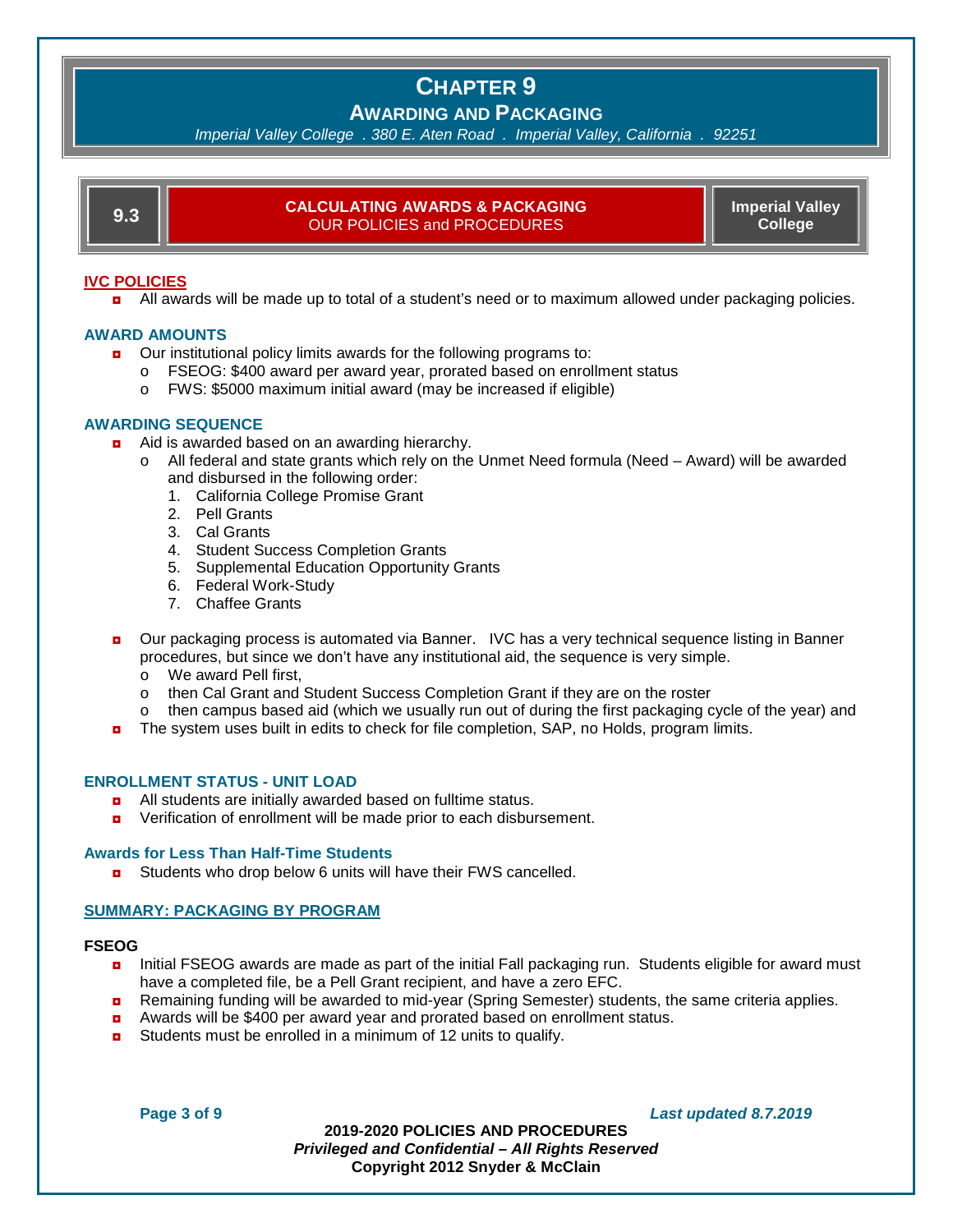# **AWARDING AND PACKAGING**

*Imperial Valley College . 380 E. Aten Road . Imperial Valley, California . 92251*

#### **FWS**

- The initial FWS award for the year will be \$5000 (may be less if remaining need is less than 5000).
- **D** Students must be enrolled in a minimum of 6 units to qualify

#### **FEDERAL PELL-GRANT**

- ◘ **Special Pell Packaging Considerations**
	- o **Transfer Students Refer to: CHAPTER 16.1 FEDERAL PELL GRANT –** *Calculating Awards*
	- o **Summer Awards Refer to: CHAPTER 9.6 AWARDING AND PACKAGING** *- Summer Packaging*
	- o **Maximum Time Refer to: CHAPTER 16.4 PELL -** *Duration of Eligibility (PLEU)*
	- o **Recalculations Refer to: CHAPTER 9.8 AWARDING AND PACKAGING -** *Pell Grant Recalculations*

#### **OUTSIDE RESOURCE AWARDS**

- **D** Outside resources must be incorporated into a student's package to avoid potential overawards.
- ◘ If student has a record on file, enter outside award information on other resource screen in Banner

#### **PRIVATE EDUCATIONAL LOANS**

- **n** Imperial Valley College does not currently participate in any of the federal student loan programs, however, general information regarding private educational loans is available upon request.
- **n** Imperial Valley College will not certify a private educational loan without a current aid year FAFSA on record and all federal and state grant aid eligibility determined and processed.
- **D** Students are informed on the IVC Website that they may be eligible for federal student loans at institutions that participate in those programs.

**CALIFORNIA COLLEGE PROMISE GRANT CAL GRANT B, CAL GRANT C FULL TIME STUDENT SUCCESS GRANT CHAFEE GRANT Refer to: CHAPTER 17 CALIFORNIA STATE PROGRAMS**

**Page 4 of 9** *Last updated 8.7.2019*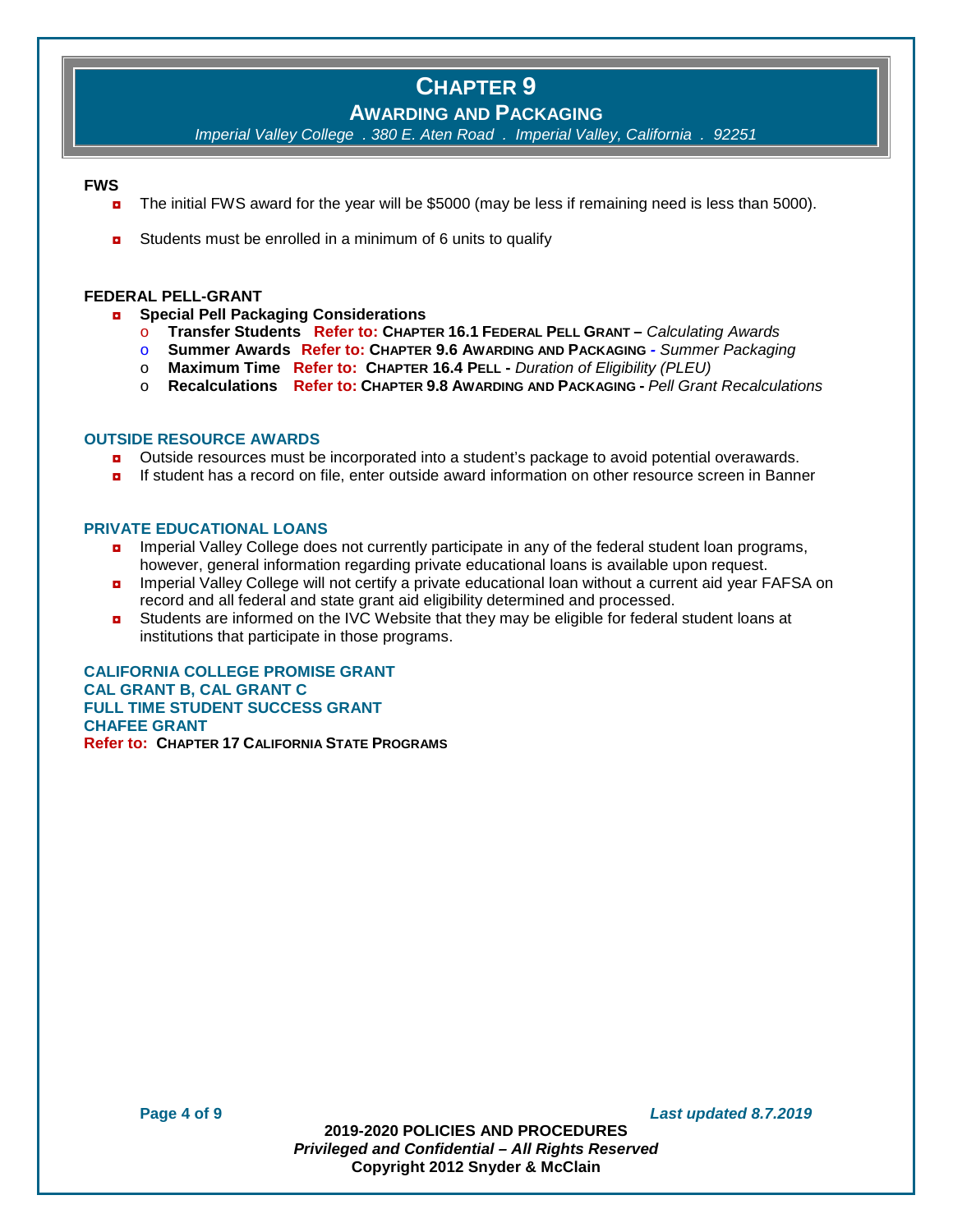**AWARDING AND PACKAGING**

*Imperial Valley College . 380 E. Aten Road . Imperial Valley, California . 92251*

**9.4 ESTIMATED FINANCIAL AID & TREATMENT OF OTHER RESOURCES** OUR PROCEDURES **Imperial Valley College**

#### **ESTIMATED FINANCIAL ASSISTANCE (EFA)**

- **<u>n</u>** Financial Aid coordinates information on resources that qualify as EFA.
- ◘ **We are notified of OUTSIDE RESOURCES AND AWARDS in these ways:**
	- **School Scholarships:** monthly report from Foundation Office<br>○ **Outside Scholarships:** monthly report from Foundation Office
	- **Outside Scholarships:** monthly report from Foundation Office and student self reporting
	- o **State Grants:** Financial Aid has direct access to eligibility information in CSAC WebGrants **AmeriCorps:** Awards are made by Financial Aid Office
	- o **BIA Grants:** Reported on monthly report from Foundation Office
	- o **Employer-Provided Educational Assistance:** reported by student
	- o **Voc Rehab:** Payments posted by Business Office posted on resource page

**9.5 RETROACTIVE AWARDS** OUR PROCEDURES

**Imperial Valley College**

#### **RETROACTIVE DISBURSEMENTS FOR COMPLETED PERIODS**

- **D** PELL may be awarded and disbursed retroactively based on packaging occurring after the semester has ended.
- **Petitions approved prior to the end of the term but not awarded until after the term may have the prior** semesters aid awarded.
- ◘ Disbursements will be based on units completed (including earned F's)

## **CHANGE IN STUDENT'S ELIGIBILITY STATUS**

## **Prior Default Resolved**

- **D** Students who have defaulted on a loan and resolve the defaulted loan may receive Pell Grant for the term in which the default was resolved.
- **Pell Grant may not be paid to a prior term in which the student was in default unless the default was** resolved in that prior term.

#### **CHANGE IN PROGRAM'S ELIGIBILITY STATUS**

If notified of a newly eligible academic program, we would retroactively award students enrolled in that program.

**Page 5 of 9** *Last updated 8.7.2019*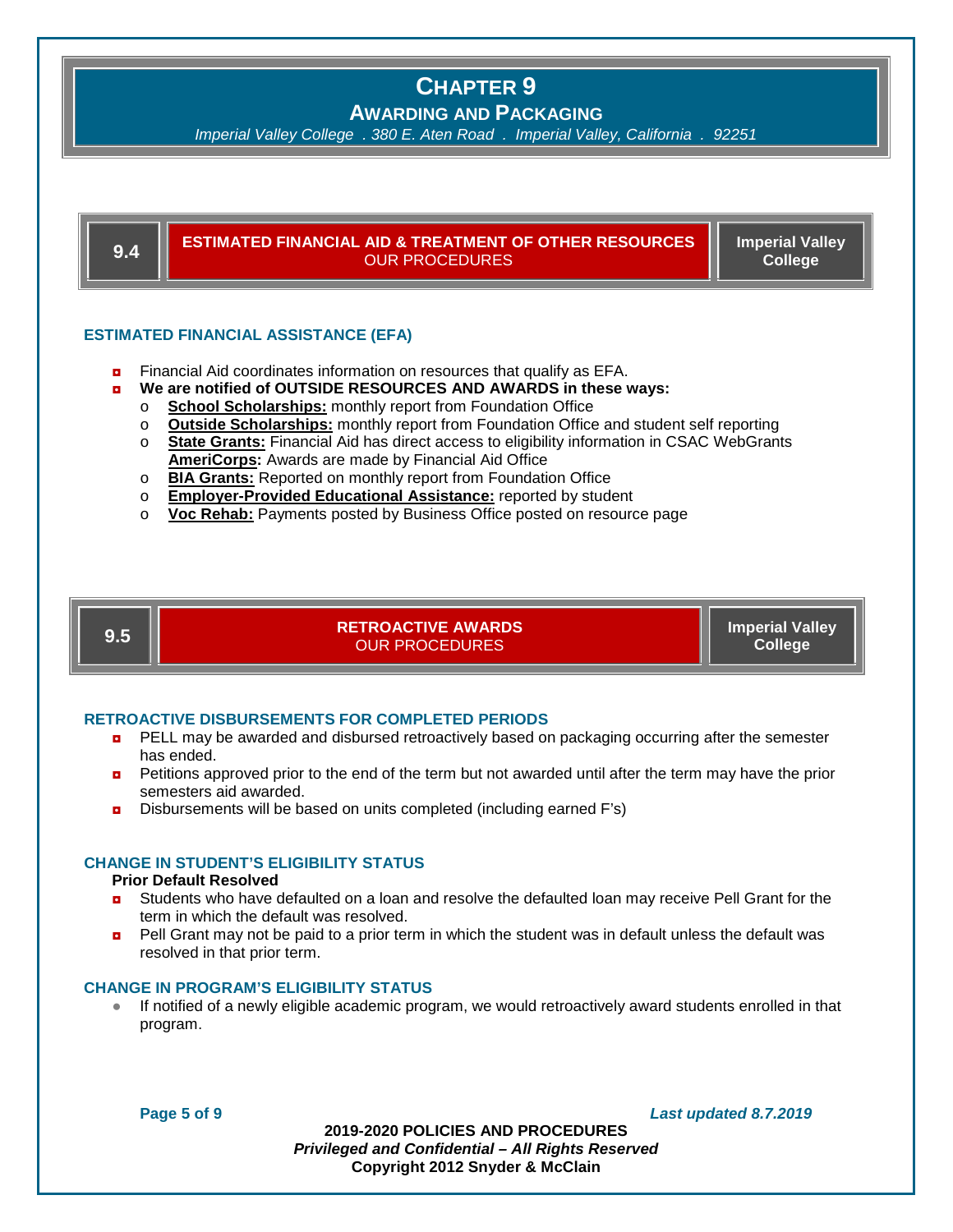# **AWARDING AND PACKAGING**

*Imperial Valley College . 380 E. Aten Road . Imperial Valley, California . 92251*

**9.6 SUMMER PACKAGING** OUR POLICIES and PROCEDURES **Imperial Valley College**

- ◘ For Pell, summer will be considered a trailer and the student will be awarded only remaining eligibility for the current aid year.
- Students do not have to be enrolled in Fall or Spring to get Summer Pell.

### **SUMMER AID AND SAP**

■ To be eligible for a summer Pell award, a student must not be in Disqualified Status as of the end of the Spring semester.

#### **SUMMER PACKAGING**

- **D** IVC has Banner procedures. After our second 50% disbursement in Spring, we run a process to determine how much aid the student was paid for fall and spring.
- **D** If there is any remaining eligibility, we then package for summer.

#### **CROSS-OVER PERIODS**

**D** IVC does or does not process crossover period awarding.

**Page 6 of 9** *Last updated 8.7.2019*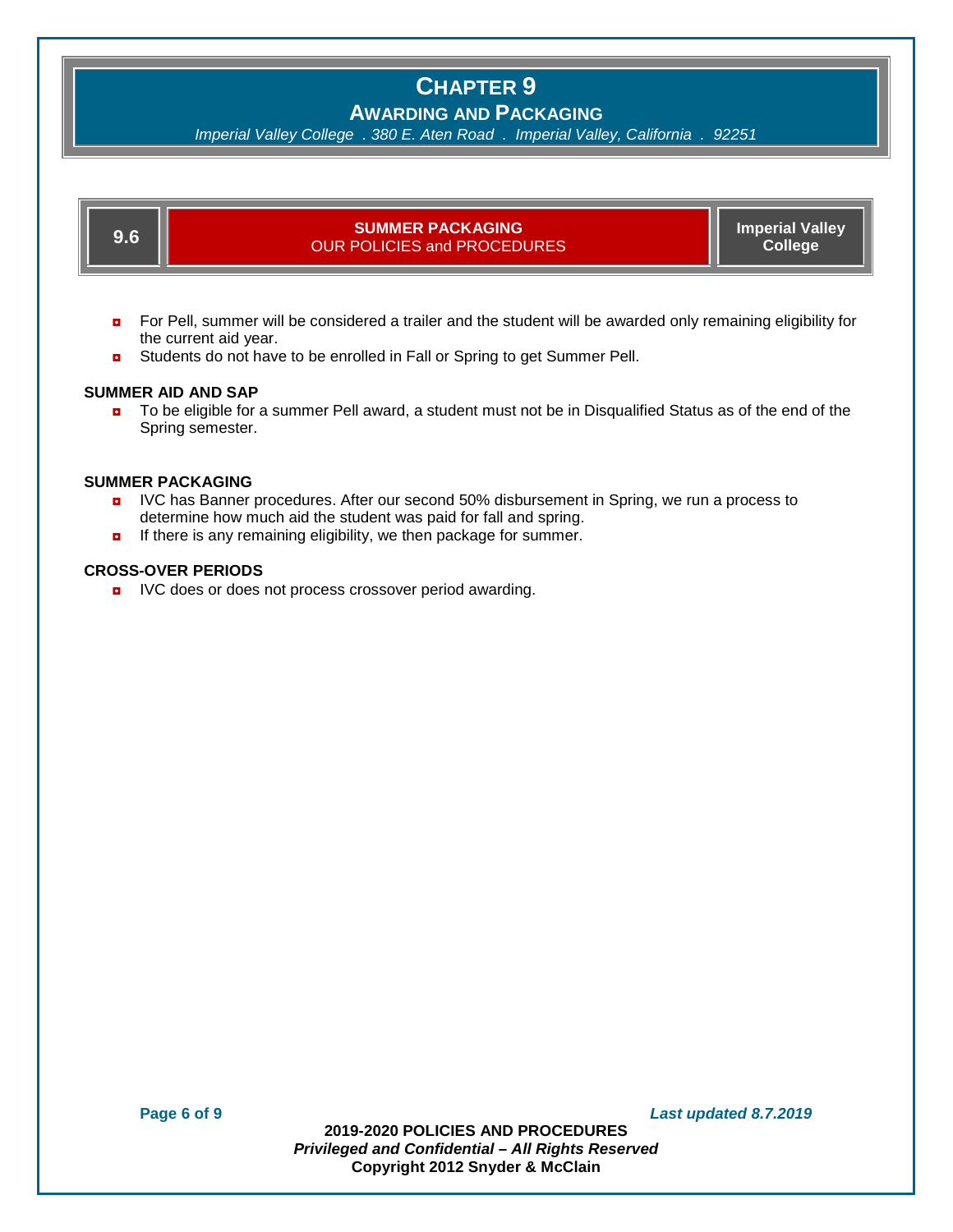# **AWARDING AND PACKAGING**

*Imperial Valley College . 380 E. Aten Road . Imperial Valley, California . 92251*

| ۰. | -<br>- |
|----|--------|

### **9.7 AWARD NOTIFICATIONS & REVISIONS** OUR POLICIES and PROCEDURES

**Imperial Valley College**

## **ENROLLMENT STATUS REVISIONS**

- ◘ If a student changes enrollment status after beginning attendance in all his or her classes recalculation is not required.
	- o We do NOT make award revisions when enrollment status changes after the publicized FREEZE date.
	- o **Exception:** If the student was waitlisted for a course prior to the freeze date and later becomes enrolled in the course, an adjustment will be made.

### **COST OF ATTENDANCE REVISIONS**

- ◘ When COA changes during an award year, we are not required to recalculate Pell, unless the change is due to an enrollment status change.
	- o When COA changes between payment periods, it is or is NOT our policy to review and adjust the offer.
- ◘ Revisions will or will not be made to the cost of attendance within a payment period after an award has been made unless it is in error.

## **AWARD NOTIFICATIONS**

- Award letters are generated electronically and made available in WEBSTAR.
- Students are notified via email that the award letter is available

### **FINANCIAL AID SHOPPING SHEET**

■ The shopping sheet is made available in WEBSTAR.

### **REVISIONS**

- $\blacksquare$  Officers make revisions as required or at student request
- **<u>n</u>** Students are notified via email that a new award letter is available in WEBSTAR

#### **EFC Revisions**

- **D** When corrections, updating or adjustments change the EFC, the Pell award changes.
- ◘ Our process for recalculating Pell**:** If a revision results in a FM EFC change, the system recalculates and the change is sent to CPS for revision and update and automatically comes in.

## **Enrollment Status Revisions**

- ◘ **When enrollment status changes between terms, our process to recalculate Pell is:** 
	- o System reviews the student's enrollment status before disbursing Pell funds and will only disburse the amount for which the student is eligible based on his or her enrollment at the time of disbursement calculated at the freeze date.

#### ◘ **If a student does not begin all classes within a term, we recalculate Pell.**

 We determine that a student has not started a class via the No Show report based on registration data

**Page 7 of 9** *Last updated 8.7.2019*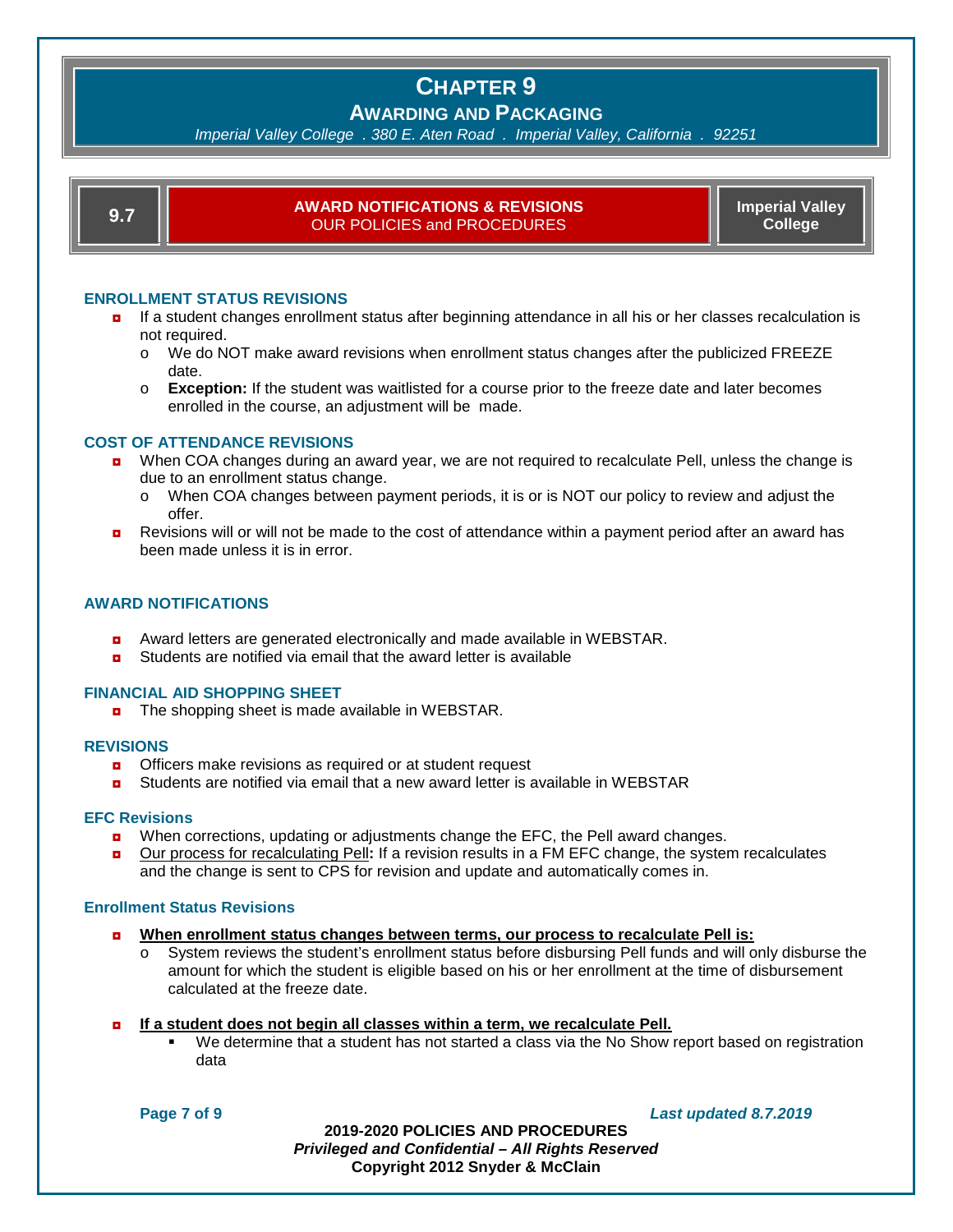# **AWARDING AND PACKAGING**

*Imperial Valley College . 380 E. Aten Road . Imperial Valley, California . 92251*

**9.8 OVERAWARDS**  OUR PROCEDURES **Imperial Valley College**

## **OVERAWARDS**

### **AN OVERAWARD EXISTS WHEN A STUDENT'S AID PACKAGE EXCEEDS HIS OR HER NEED.**

- We identify these situations through a report in Banner.
- While we take care not to overaward a student when packaging his or her aid, circumstances may change after packaging that result in an overaward.
	- o **EXAMPLE:** Student may receive a scholarship or grant from an outside organization.
- When an overaward situation arises, we may be required to adjust the Federal Student Aid (FSA) in the student's package to eliminate the overaward.

## **AN OVERAWARD EXISTS WHENEVER:**

- School awards aid either to a student who is ineligible for a specific program or to a student who is ineligible for any FSA program assistance;
- Student's award in an individual program exceeds the regulatory maximum, the annual limit on FSEOG awards or a Pell award based on the wrong payment schedule/enrollment status;
- Student's aid package exceeds his or her need, including when the student's EFC is revised upward after initial packaging;
- Student's award exceeds his or her COA; and
- Student is receiving Pell Grant at multiple schools for same period.

### **OVERAWARDS MAY BECOME OVERPAYMENTS.**

- An overpayment exists when some or all the funds that make up an overaward have been disbursed to the student before a school can correct it.
- In general, unless a school is liable, a student is liable for any overpayment made to him or her.

## **OVERAWARD TOLERANCE**

We are not required to take any action if the amounts by which a student**'**s resources exceed need falls within a certain tolerance, established by regulation.

- **Campus-Based:** \$300 overaward tolerance-threshold is**:**
	- o Allowed only if an overaward occurs after Campus-Based aid has been packaged.
	- o Does not allow a school to deliberately award Campus-Based aid that, in combination with other, exceeds the student's financial need.

## **RESOLUTIONS BY PROGRAM**

#### **PELL GRANTS**

- Determined by using Pell Payment Schedule appropriate for student's enrollment status, EFC and COA.
	- Correctly determined Pell Grant is never adjusted to consider other forms of aid.
	- o We eliminate the overaward by reducing other aid that we control.
- An incorrectly determined Pell Grant is an overaward and must be corrected.
	- o **EXAMPLE:** A Pell Grant awarded to an ineligible student or a grant based on an enrollment status greater than that for which the student is enrolled

## **Page 8 of 9** *Last updated 8.7.2019*